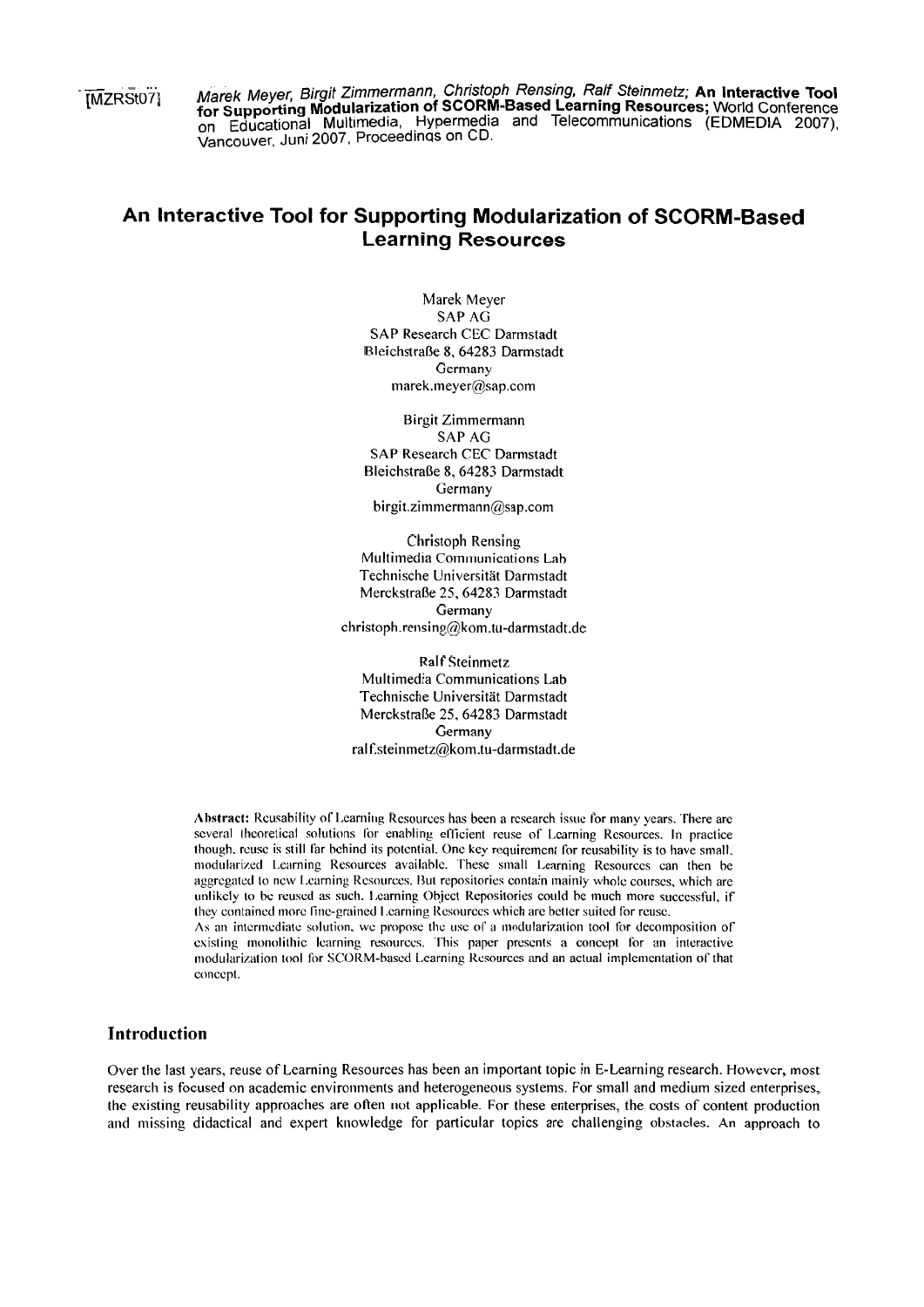overcome these challenges is to trade existing contents among those companies at affordable prices. The Content Sharing project is a public funded project in Germany aimed at fostering the exchange and reuse of E-Learning contents. The core of the Content Sharing project is an online marketplace for Learning Resources. But being able to trade Learning Resources does not yet mean that reuse of these contents is feasible. As the learning and teaching context differs between different companies and users, the contents often have to be adapted to the new context to achieve an optimal learning experience (Zimmermann 2006). Instead of reusing whole courses as one piece, the customer wants to build a new Course out of materials from different sources. A prerequisite for this kind of reuse is the availability of fine-grained contents. Either the contents are traded already as small, modular Learning Resources, or the available Learning Resources have to be modularized before reuse.



Figure 1: Content Sharing scenario - actors, repositories and tools.

The Content Sharing system serves as a scenario for this paper. It is assumed that a Learning Object Repository exists, which is used by two types of actors: content provider (or producer) and content purchaser. The scenario is illustrated in (Fig. 1). If the content purchaser uses the obtained Learning Resources as input for creating or deriving new Learning Resources, he may also be called a reusing author. The most common Learning Resource format in this scenario is SCORM 1.2 (Advanced Distributed Learning Initiative 2001). The newest SCORM version 2004 is not yet used by most content producers of the target group.

This paper will discuss the different ways to achieve reuse of fine-grained contents, present a concept for an interactive rnodularization tool and an irnplementation of that concept for SCORM Learning Resources. The paper is structured as follows. The second section discusses related work on reusability, aggregation and modularization of Learning Resources. Section three introduces a concept for modularization of Learning Resources. The implementation of that concept is presented in section four. Results of a usability test are discussed in section five. And finally, the sixth section draws conclusions of the work and gives an outlook for future work.

### **Reuse of Learning Objects**

Reuse of Learning Resources is considered to be a key factor for eficiency in E-Learning. Only if contents are reused several times, the high costs of content production pay off and allow a wide use of E-Learning technologies. Many definitions have been formulated for Reusable Learning Objects, which should facilitate the reuse of cxisting contents (Polsani 2003). Authoring by aggregation is an authoring paradigm for creating new Learning Resources by selecting and aggregating existing Learning Resources (Duval & Hodgins 2003, Hörmann 2005). In practice, however, reuse of existing Learning Resources is still very dificult. Especially, if an author wants to reuse existing Learning Resources to integrate them into a new Learning Resource, some obstacles have still to be faced.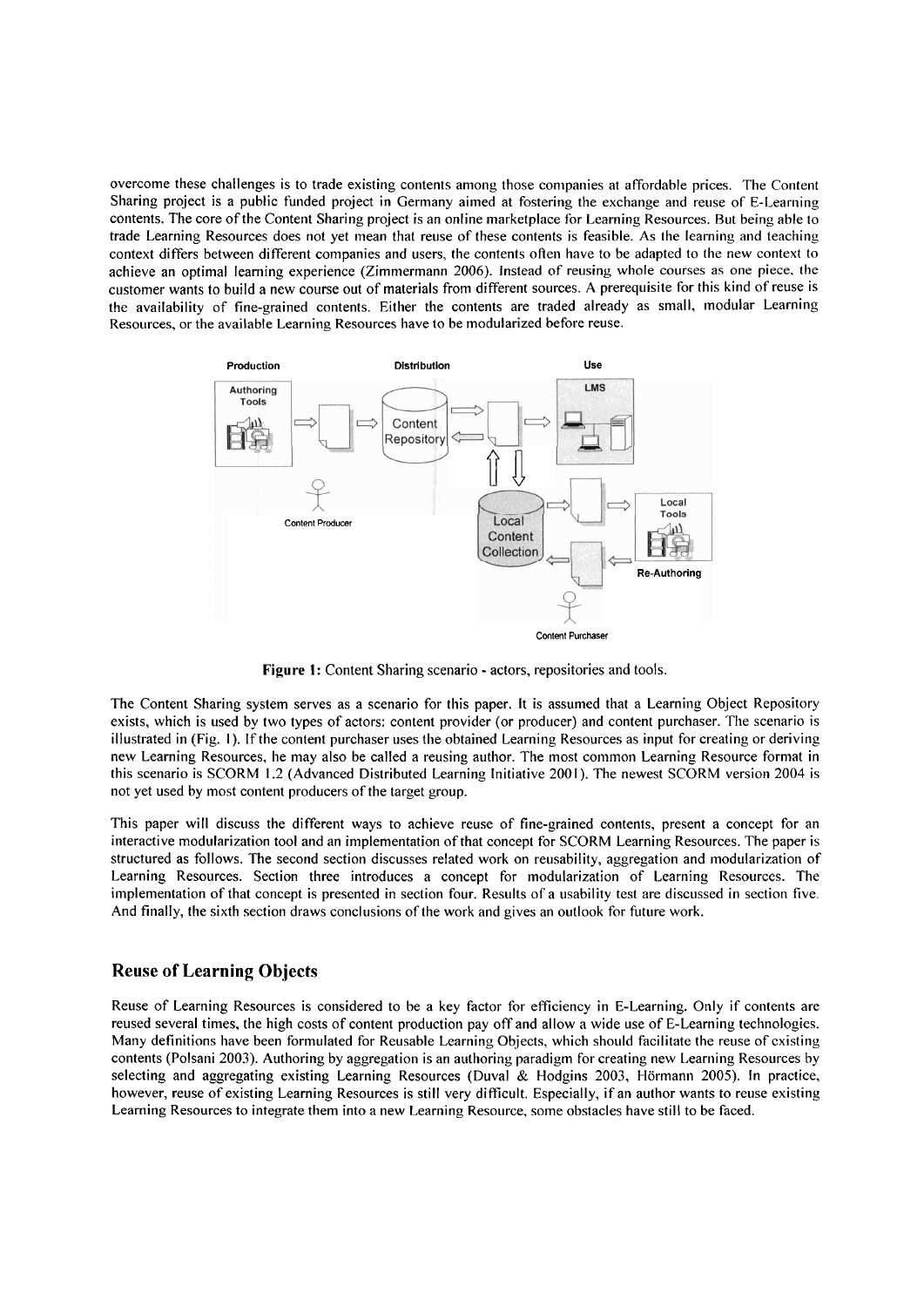The common exchange format for Learning Resources is the Sharable Content Object Reference Model (SCORM). SCORM allows defining several sharable content objects (SCOs), which also could be reused independently. However, it is inconvenient for a user to decompose a large SCORM course into several individual SCOs. Available SCORM tools, such as the Reload Editor, support only the export of one section at one time. Furthermore, many courses which comply to the SCORM standard at first glance, actually coritain only one SC0 which encapsulates the whole course contents. This type of courses will be referred to as Single-SCO course in this paper.

The ALOCoM system decomposes documents, such as slide presentations into smaller fragments, converts them into an intermediate format and stores them separately in a repository. ALOCoM enables aggregation of these fragments and transformation into target formats (Verbert et al. 2006).

# **A Concept for Learning Resou rce Modularization**

In our scenario, authors want to reuse existing contents, especially parts of existing SCORM packages, for creating new Learning Resources. There are basically three modularization modes which differ in when, how and by whom Learning Resources are modularized. The three modes are listed in (

Table 1). The table gives for each modularization mode the dissemination phase in which the modularization takes place, the actor who performs the modularization and the possible degree of interactivity. The three modes are modularization by producer, modularization by repository and modularization by recipient, as depicted in (Fig. 2). The term *module* is used in this paper as a short form for modular Learning Resource.

| <b>Modularization Mode</b>   | <b>Dissemination Phase</b>  | Actor               | <b>Interactivity Mode</b> |
|------------------------------|-----------------------------|---------------------|---------------------------|
| Modularization by Producer   | Before upload to repository | Content Producer    | Interactive               |
| Modularization by Repository | At repository, after upload | System (Repository) | Automatic                 |
| Modularization by Recipient  | After delivery              | Reusing Author      | Interactive               |

#### Table 1: Modularization Modes.

*Modularization by Producer.* In the first case, the content producer modularizes the contents he has produced to allow recipients to reuse particular parts of his contents individually. The producer retains control about which parts may be separately used and which not. This mode, though, does not regard the reusing author's needs; the recipient has no influence on granularity and number of target modules.

*Modularization by Repository.* If modularization takes place after a content producer has submitted a Learning Resource to the repository, the mode is called modularization by repository. The system is the actor and decides on what and how to modularize. Human users cannot influence the process, neither producers nor recipients. On the other hand, the achieved automation is the most time efficient modularization method for the involved human actors. In addition, a standardized procedure may improve the overall quality and availability of modularized Learning Resources.

*Modularization by Recipient.* The third modus operandi is to let the reusing author to modularize a Learning Resource according to his actual requirements. This approach enables the content recipient to extract and reuse exactly the contents he needs. However, this mode is more time-consuming for the recipient than to simply download already modularized Learning Resources. Drawbacks of this approach are increased download sizes and that it is more difficult to find Learning Resources, which contain the desired contents.

In sunimary, all three modes make sense in certain scenarios. There is not one superior mode, but all modes have advantages and disadvantages for the involved human actors. The choice of a modularization mode depends on the particular interests of content producers and potential recipients and their influence on the decision.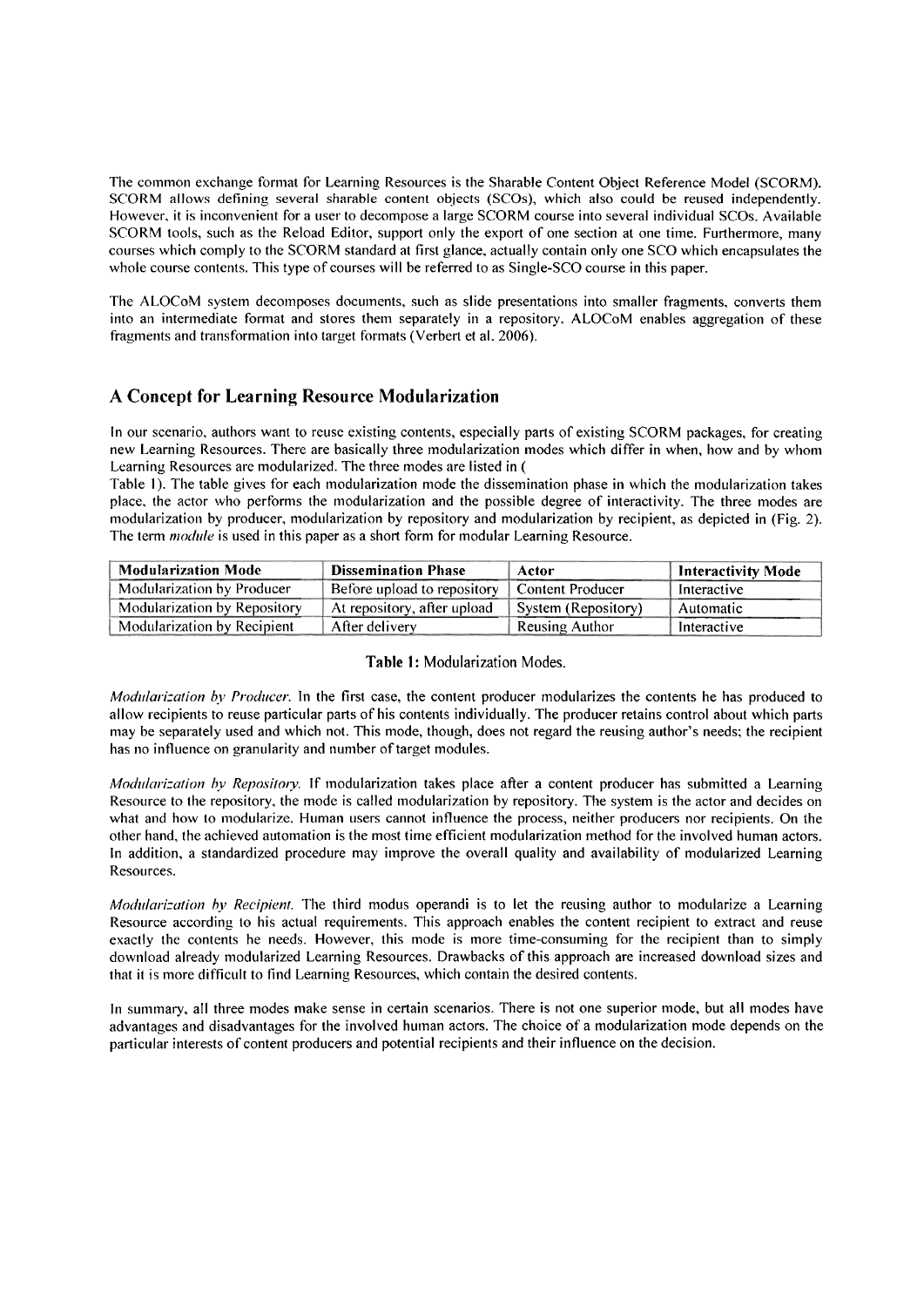

**Figure** 2: Modularization modes.

For the initially described scenario, an interactive modularization approach has been chosen. The goal is to support both, content producers and reusing authors, by an interactive modularization tool. Content producers may either modularize a Learning Resource before dissemination, or distribute it as a monolithic Learning Resource. Reusing authors may obtain either already modularized Learning Resources or modularize them just-in-time for their reuse purpose. Reuse and modularization might be restricted by content producers by terms of a license; however, legal issues are out of scope of this paper. More details on this topic can be found in (Hansen & Selmeczi 2006).

The modularization tool concept presented here has been created and revised based on several interviews with both, content producers and content users from the Content Sharing project. A modularization tool for this target group should be able to deal with SCORM packages, as this is the most common format for web-based Learning Resources. Users also Want to get as much support as possible from a tool; ideally, the tool should propose reasonable module boundaries. On the other hand, they Want to be able to freely adjust module boundaries. It is a challenge to find a balance between freedom of choice and simplification. And finally, users from the target group have asked for support in metadata generation and handling. An often mentioned demand is to have the tool propose as much metadata as possible. This also matches with the observation made by Hörmann (2005).

According to the user's requests, the tool should support the user by suggesting module boundaries but allow him to alter the suggestion if needed. This shall be achieved by generation of an outline of the course structure. The outline begins with the structure of the SCORM manifest but should reach deeper into SCOs if they consist of several pages. The outline is presented to the user as a tree. Target modules are visually represented to allow the user to easily overview and understand what will be the result of the modularization. Proposals for reasonable module boundaries are provided by the modularization tool, but can afterwards be modified by the user. Additional support should be provided to the user by giving him more information on the contents of individual structural elements by performing a content analysis.

When the user is satisfied with the determined module boundaries, the modularization tool should automatically decompose the Learning Resource according to the chosen boundaries. The modularization process results in an aggregate of separate modular Learning Resources. The tool concept also includes the usage of metadata strategies. A metadata strategy is a replaceable method which generates a new metadata record out of a given set of input factors. The input factors in this case are the metadata record of the original Learning Resource, the contents of the new Learning Resource and context information, such information about the user, the system and the modularization process, which has been performed. An interactive metadata strategy could also use a user dialog for obtaining additional information from the user or to verify metadata proposals.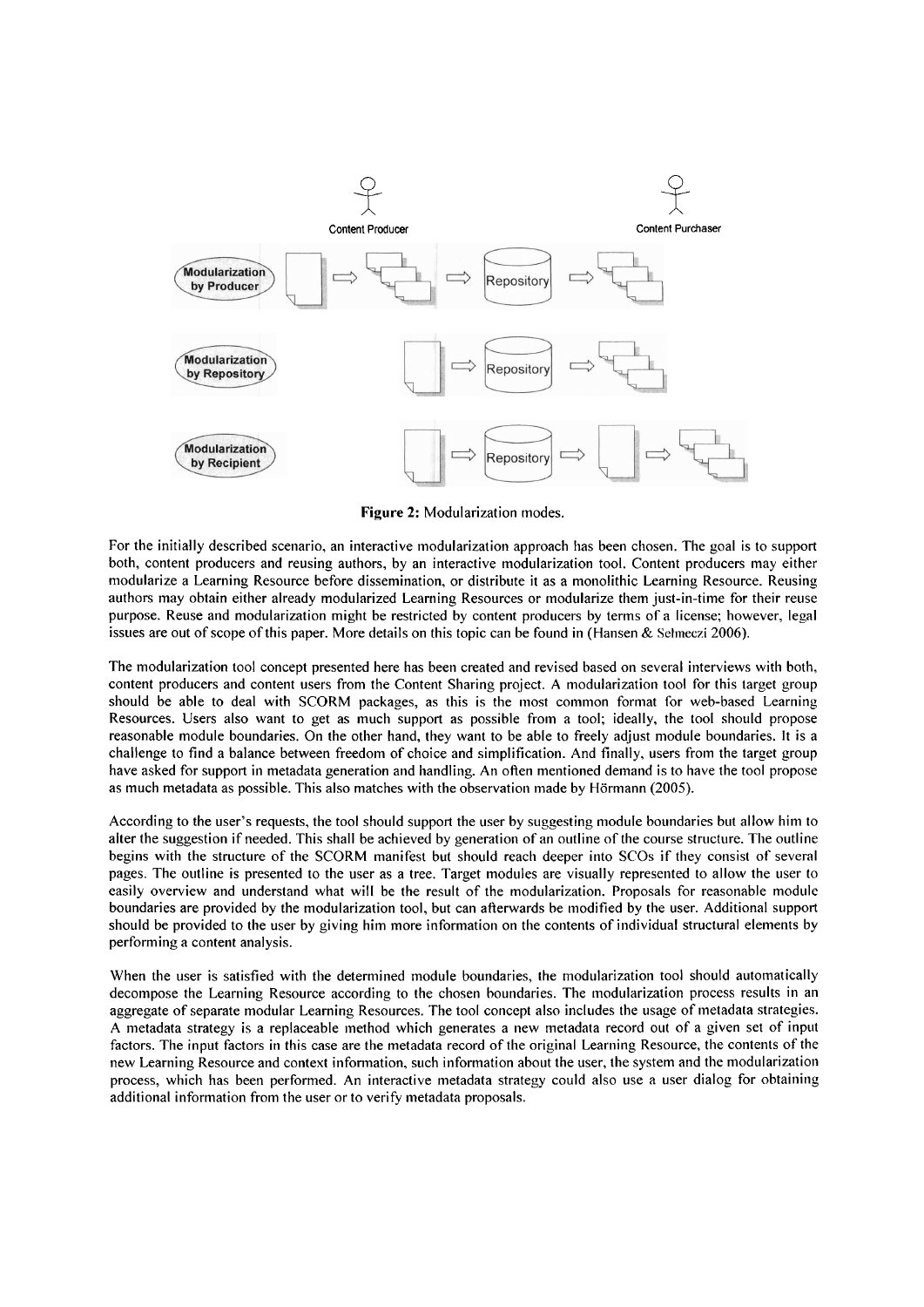### **An Interactive Modularization Tool**

Based on the concept of section three, a modularization tool has been implemented. The tool has been embedded into the Module Editor of the Content Sharing project. As a platform for the application Java and the Eclipse Rich Client Platform (RCP) have been chosen. The basis system of the Module Editor provides handling and editing of SCORM packages. The features of the basis system comprise version management, a plug-in mechanism for integrating different repurposing tools and lifecycle information tracking. A repurposing framework serves as an infrastructure for facilitating the development of repurposing applications (Meyer et al. 2006b). Repurposing tools can access an abstract format-independent representation of a Learning Resource. Changes of the contents and structure are specified as modification commands, which can be performed tailored to different document formats (Meyer et al. 2007). Content analysis methods may also be plugged into the framework for annotating the contents with additional semantic information (Bergsträßer et al. 2006).

The modularization tool uses SCORM 1.2 as base format, because it is currently still the most used SCORM version. In order to support modularization of Learning Resources and a subsequent aggregation by reference, the SCORM format has been extended (Meyer et al. 2006a). This extension has been designed to retain SCORM compliance; each individual or aggregated Learning Resource, which has been processed with the tool, is usable in common SCORM environments such as Learning Management Systems. (Fig. 3) illustrates a view of hierarchically aggregated modules.



**Figure 3:** Module hierarchy.

Modularization of Learning Resources can be enibodied as a linear process of consecutive process steps (Meyer et al. 2006c). Therefore, the modularization tool has been designed as a wizard, which leads the user through a sequence of process steps. According to the process model, the four steps *preprocessing, content analysis, boundary determination and <i>technical decomposition* have been implemented as wizard pages (Fig. 4). Post-processing has been implemented non-interactively in the form of a metadata strategy.



**Figure 4:** Modularization process.

Preprocessing is the first explicit phase of the implemented modularization process. Preprocess means to transform the Learning Resource into a form which is better suited for modularization. In the present implementation, the assignment of files to SCORM resources is completed. Motivation for this step is that the SCORM specification is too lax concerning the resource definition. The usage of *file* elements is optional, which leads to SCORM packages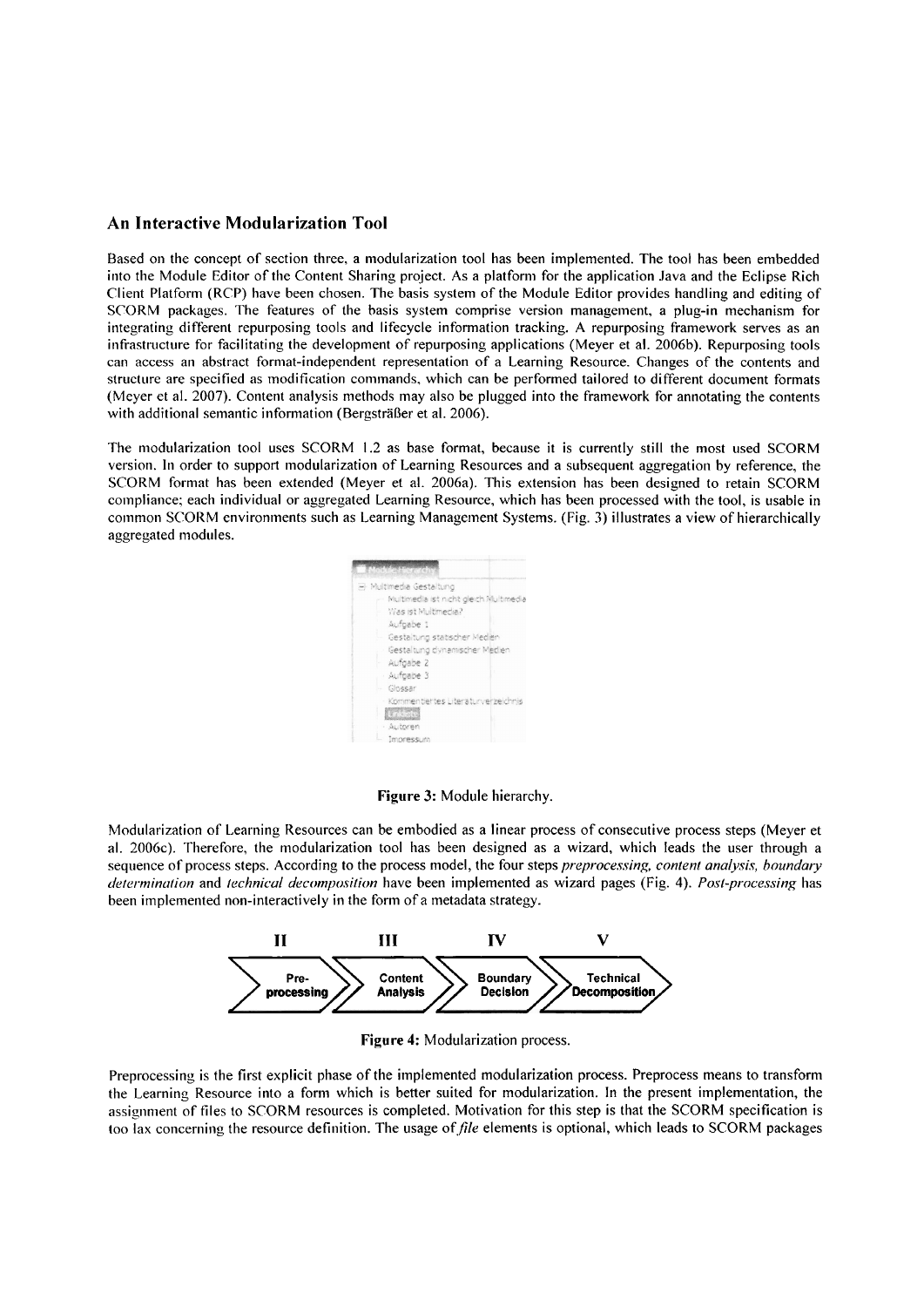in which no explicit connections between files and resources or items are available. Decomposition becomes more difficult for these SCORM packages, because the decomposition method has to guess which file belongs to which SCO or asset. To relieve the actual decomposition method from those concerns, file assignments are determined and made explicit in an early stage.

In a second process step a content analysis takes place. Goal of the content analysis is to provide the user with more information about the contents of structural elements, such as SCOs and assets. Again, implicit information is made explicit for simplification. The implemented content analysis method determines if a structural element could be an introduction, definition or example. If one of these types occurs, the type is written as annotation to the content representation. The information is used later for presentation to the user.



Figure 5: Boundary determination view.

The third step of the wizard is considered the main screen of the modularization process. The user is presented an abstract outline of the Learning Resource. Module boundaries are determined in this view. The Learning Resource outline contains the semantic annotations that have been generated in the previous step. (Fig. 5) shows the boundary determination page. There is a slider for the user to control the granularity of boundary proposals. The user may select the structural depth at which new modules are proposed. Each target module is assigned a unique color to help the user to distinguish the modules. When the user moves the slider, new module boundaries are proposed. He may afterwards add or delete target modules and reassign individual structural elements to different target modules. The title of the first structural element in a target module  $-$  if such a title exists  $-$  is proposed as title for the module; this rule of thumb has proved in practice to satisfy the users. All in all, the implemented boundary determination view provides a mix of user guidance and freedom of choice. The user is not restricted in his choice of module boundaries, but may also benefit from the interactive support for ease of use.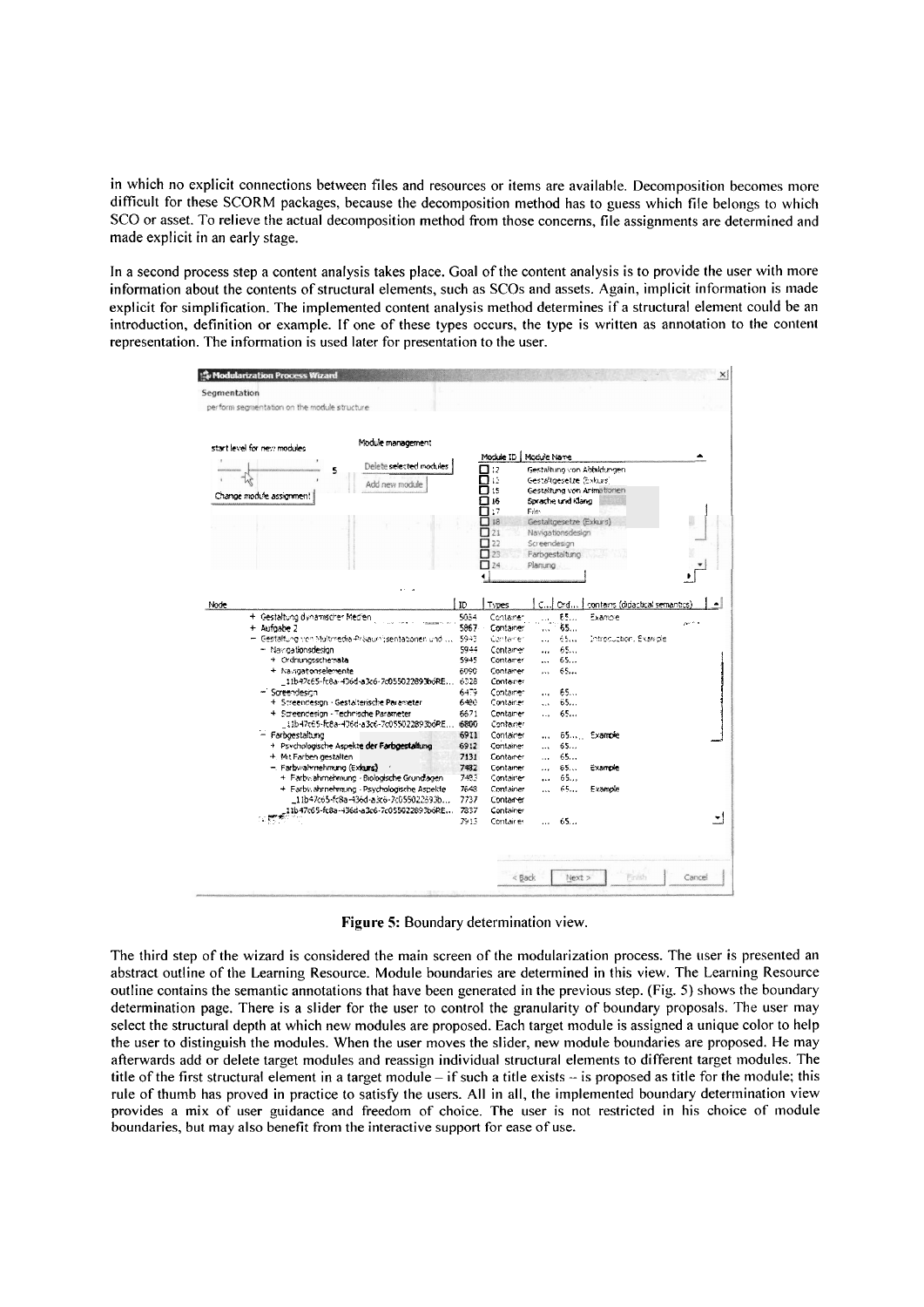After the user has confirmed the chosen module boundaries, the physical decomposition takes place. As all dependencies between structural elements and files are already known from the preprocessing phase, the structural elements are moved to newly created target modules. If a file is required by more than one structural element, it is copied instead of moved. The decomposition is solved as a modification command as described in (Meyer et al. 2007). The decomposition command is passed to the SCORM format plug-in of the repurposing framework for execution. At this point, the framework approach shows its strength: Other document formats could be supported as well by extending the framework without changing the modularization tool.

As part of the decomposition process, a metadata strategy is applied to create LOM metadata records for the new modules. Currently, a simple non-interactive metadata strategy is used. The method copies all fields of the original metadata record, which are supposed to remain valid, to the new module. A new title is set as described above. The application also captures some lifecycle information and writes them to the metadata record.

After the modularization process has been completed, the SCORM package has been transformed into an aggregate of modular Learning Resources. The resulting modules can also be exported separately and aggregated with different contents to new courses. The overall application also provides support for adapting the contents to a new learning or teaching context (Zimmermann 2006).

# **Evaluation**

Meanwhile, the presented modularization tool has been developed and improved in the course of multiple project milestones. From a functional point of view, the implementation demonstrates that SCORM packages can be modularized and aggregated as designed by the modularization concept. It is possible to decompose Learning Resources, to aggregate the modular parts to new Learning Resources and to exchange them via the marketplace.

There has been a usability test recently to evaluate how normal users get along with the prototype. The number of participants is not enough for statistical relevance, but nevertheless allows some interesting conclusions. The users were given the Content Sharing module editor including the modularization tool and an adaptation tool, together with a user guide and a description of the test scenario. They were asked to modularize an existing SCORM package using the modularization tool.

The reactions from the users indicated  $-$  as assumed  $-$  that the usability of the prototype has yet a potential for improvements. Especially invalid user actions should be detected or prevented earlier.

However, the most important result of the usability test has been the identification of a new user group, the nonauthors. Non-authors are users who are not educated for content authoring and therefore do not have a technological background, such as knowledge about SCORM, HTML or image formats. When the user group of reuse systems expands to also cover non-authors, new requirements for reuse tools arise. Modularization and aggregation have to become more intuitive. Technical details, such as the SCORM nomenclature, have to disappear or be replaced by colloquial language. New metaphors need to be found for enabling non-users to naturally handle these tools.

# **Conclusions**

This paper has introduced a concept for interactive modularization of SCORM-based Learning Resources, which is based on a generic modularization process model. The user is guided through several process steps that lead to the modularization result. The main focus of the presented concept lies on an interactive boundary determination view. In this view, an outline of the Learning Resource is presented, combined with an assignment of target modules. The target modules are interactively proposed by the modularization tool, but can be afterwards changed by the user.

An actual implementation of the concept has also been presented. A usability test has pointed out, that a new target group for reuse tools has to be focused in the future. This target group consists of users who are not traditional content authors, but only want to recombine parts of existing contents for a new learning or teaching context. This